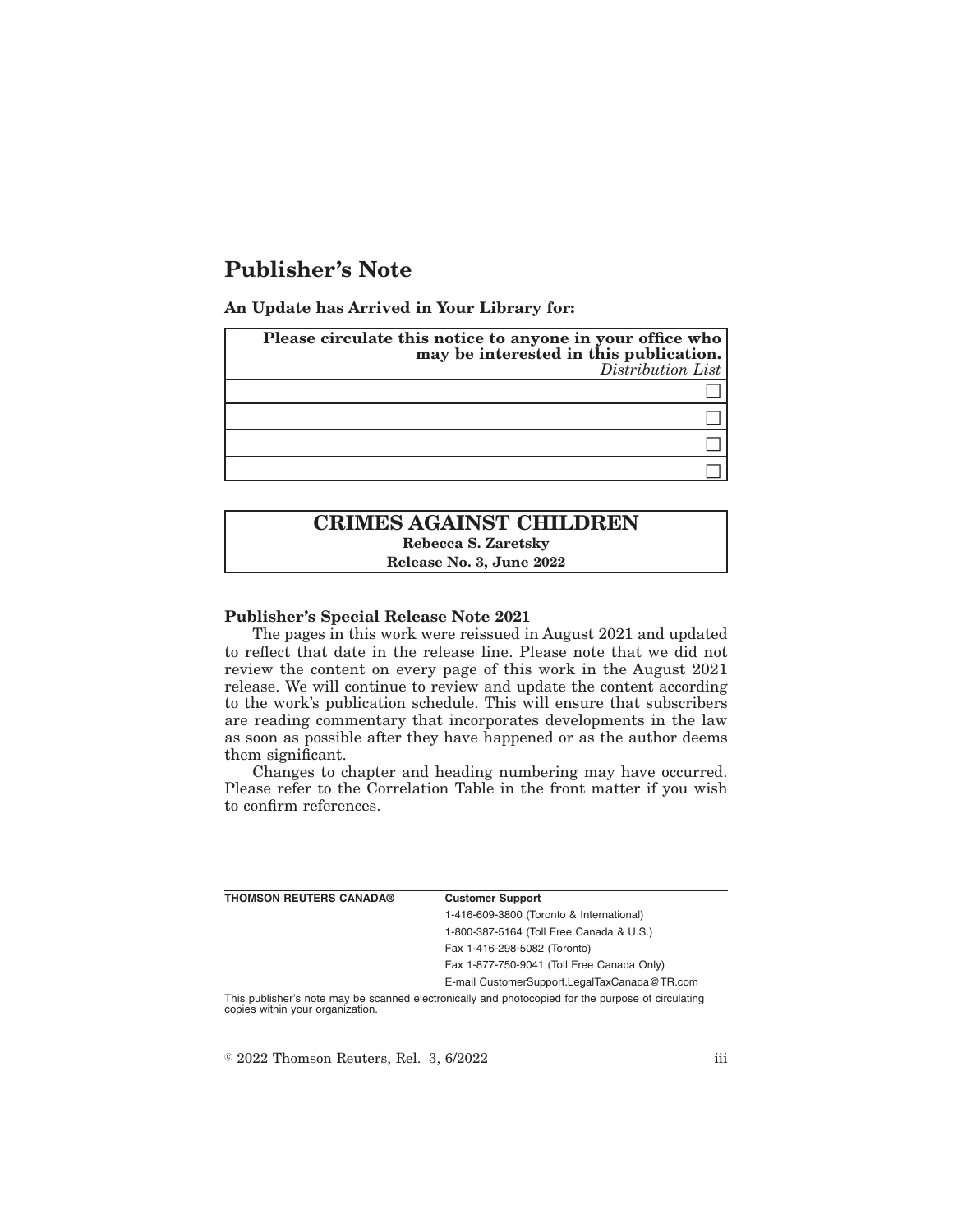#### **What's New in this Update:**

This release features updates to the commentary and case law in Chapter 11 (Sexual Offence Cases: Special Rules), as well as new sentencing digests under the topics of Luring a Child and Indecent Acts.

# **Highlights:**

Included in the updates to Chapter 11 is the revision of the commentary pertaining to child luring via telecommunication devices, which appears according to the following structure:

- Luring Young Person by means of Telecommunication
- The Offence
- The Defences
- The Constitutional Challenges
- Privacy Arguments

Case law introduced with this release includes the following:

E **Sexual Offence Cases: Special Rules — Specific Prohibitions relating to Children and Young Persons — Luring Young Person by means of Telecommunication — The Defences —**A police operation involved the placement of a fake advertisement on a website, wherein the descriptors hinted that the fictional escort was underage. The accused responded to the ad and was advised by the officer posing as the escort that the accused was 14 years old. The accused broached sexual topics in his communications with and requested a rendezvous. Police arrested the accused at their arranged meeting place. The accused was charged with child luring and other offences, but the trial judge stayed the proceedings after having found entrapment to have taken place. The Court of Appeal disagreed, and found the trial judge to have focused solely upon the large number of innocent people whose virtues were tested by the fake advertisement online, rather than assessing several other considerations that factor into whether the virtual space being investigated qualified as an area where the occurrence of criminal activity would be reasonably expected. Other factors that should have been considered included the seriousness of the target criminal activity; the difficulty of investigating the targeted criminal activity using less intrusive means; the definition of the virtual space and scope of the investiga-